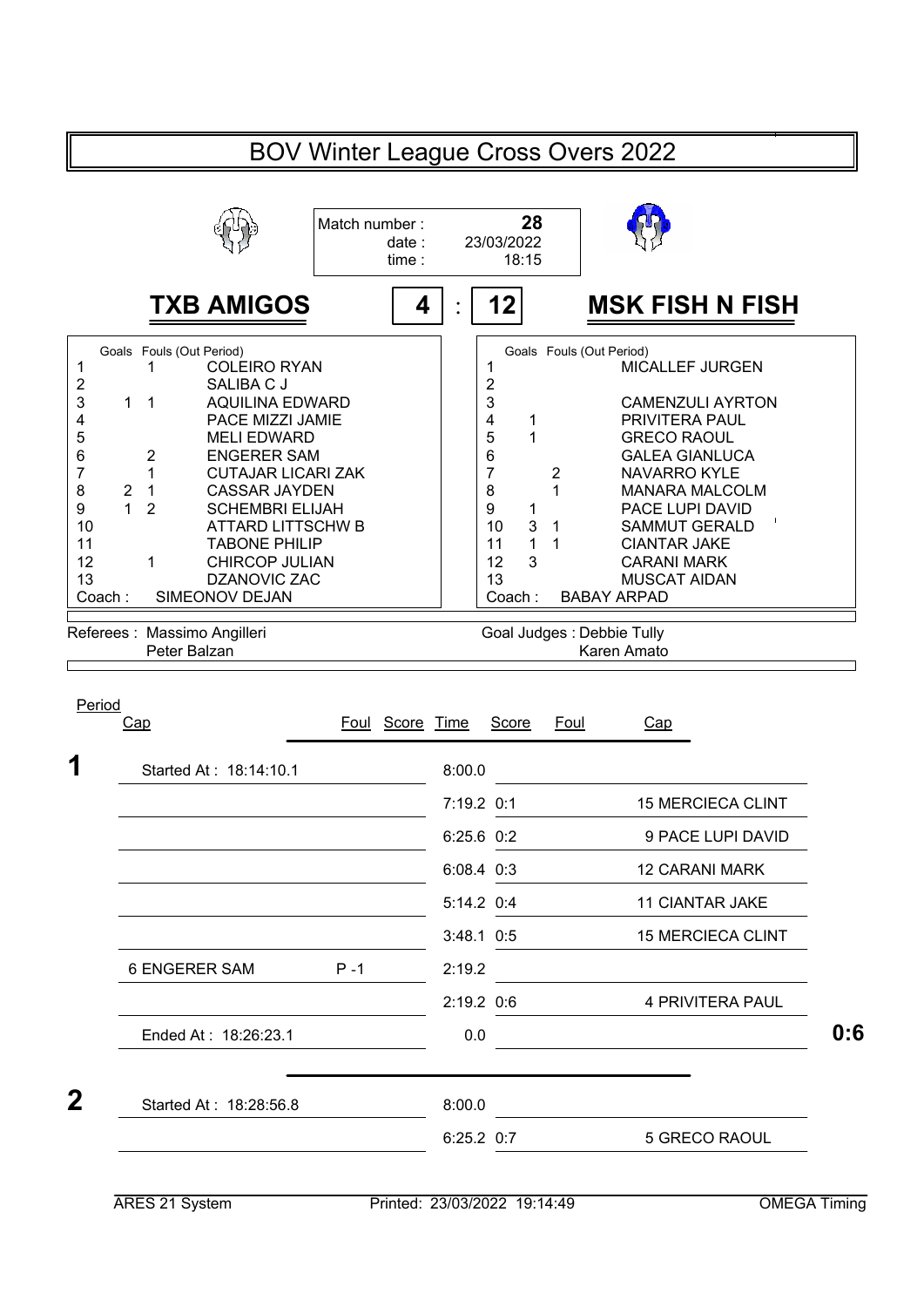| Period                   |         | Foul Score Time |              | Score          | <b>Foul</b> | Cap                      |
|--------------------------|---------|-----------------|--------------|----------------|-------------|--------------------------|
| Cap<br>3 AQUILINA EDWARD | $E - 1$ |                 | 4:42.5       |                |             |                          |
|                          |         |                 | 3:08.8       |                | $P - 1$     | 7 NAVARRO KYLE           |
| 9 SCHEMBRI ELIJAH        |         | 1:7             | 2:30.6       |                |             |                          |
| 1 COLEIRO RYAN           | $E - 1$ |                 | 1:10.4       |                |             |                          |
|                          |         |                 | $1:10.4$ 1:8 |                |             | <b>10 SAMMUT GERALD</b>  |
|                          |         |                 | 44.0         |                | E.          | <b>15 MERCIECA CLINT</b> |
| 3 AQUILINA EDWARD        |         | 2:8             | 4.4          |                |             |                          |
| Ended At: 18:41:24.9     |         |                 | 0.0          |                |             |                          |
|                          |         |                 |              |                |             |                          |
| Started At: 18:45:16.2   |         |                 | 8:00.0       |                |             |                          |
| <b>8 CASSAR JAYDEN</b>   |         | 3:8             | 7:39.8       |                |             |                          |
|                          |         |                 | 6:59.7       |                | $E - 1$     | 10 SAMMUT GERALD         |
|                          |         |                 | 6:55.3       |                | $E-1$       | 11 CIANTAR JAKE          |
| 12 CHIRCOP JULIAN        | $E - 1$ |                 | 6:32.8       |                |             |                          |
|                          |         |                 |              | 6:32.8 TIMEOUT |             |                          |
| <b>6 ENGERER SAM</b>     | $E - 2$ |                 | 4:56.1       |                |             |                          |
|                          |         |                 | 4:37.5 3:9   |                |             | 12 CARANI MARK           |
|                          |         |                 | 3:23.3       |                | $E-1$       | 8 MANARA MALCOLM         |
| 9 SCHEMBRI ELIJAH        | $E - 1$ |                 | 52.1         |                |             |                          |
| Ended At: 18:57:55.3     |         |                 | 0.0          |                |             |                          |
| Started At: 19:01:18.4   |         |                 | 8:00.0       |                |             |                          |
| 8 CASSAR JAYDEN          | $E - 1$ |                 | 7:44.1       |                |             |                          |
|                          |         |                 | 7:31.3 3:10  |                |             | 10 SAMMUT GERALD         |
|                          |         |                 | 5:41.7 3:11  |                |             | 12 CARANI MARK           |
| 9 SCHEMBRI ELIJAH        | $E - 2$ |                 | 4:52.7       |                |             |                          |
|                          |         |                 | 2:58.1       |                | $E-2$       | 7 NAVARRO KYLE           |
|                          |         | <b>TIMEOUT</b>  | 2:58.1       |                |             |                          |
| 8 CASSAR JAYDEN          |         | 4:11            | 2:29.2       |                |             |                          |